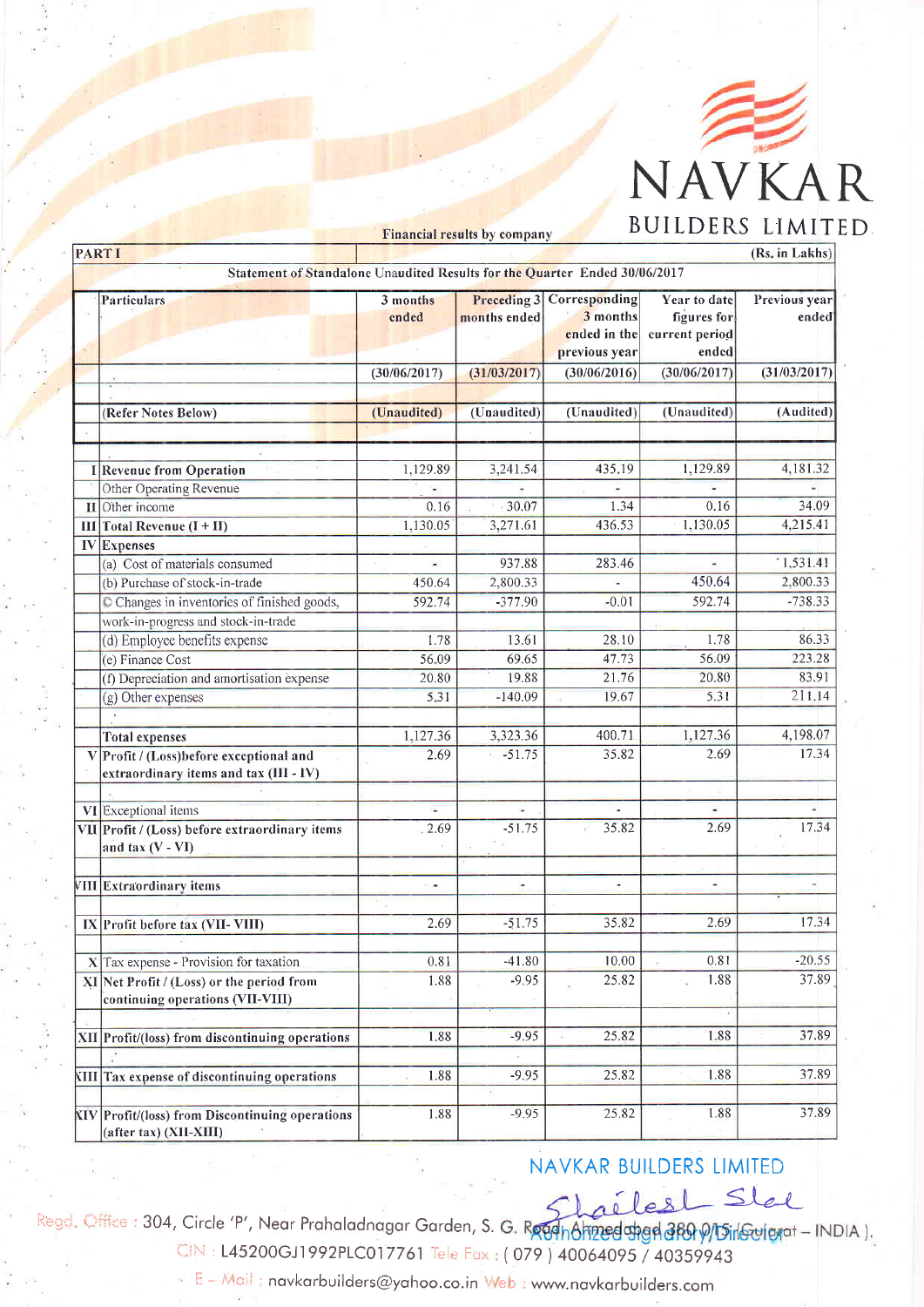

| $ XV $ Profit (Loss) for the period $(XI + XIV)$ | 1.88 | $-9.95$ |      |      | $\frac{1}{25.82}$ UHLDERS LIM <sub>78</sub> TED |
|--------------------------------------------------|------|---------|------|------|-------------------------------------------------|
| <b>XVI Earnings per equity share:</b>            |      |         |      |      |                                                 |
| $(1)$ Basic                                      | 0.01 | $-0.06$ | 0.01 | 0.01 | 0.22                                            |
| $(2)$ Diluted                                    | 0.01 | $-0.06$ | 0.15 | 0.01 | 0.22                                            |

Notes:

,

1. The above results were reviewed by Audit Committee and taken on record by the Board of Directors at its . meeting held on 14th August, 2017

2. The Company has only single Reportable Business Segment in terms of requirements of Accounting Standai

3. During the quarter ended 30th june 2017, Nil complaints was received and attended.

4. Previous quarter's figures have been re-grouped / re-arranged wherever necessary.

. 5. These financial statements are prepared in accordance with Indian Accounting Standards (Ind AS) under the historical cost convention on the accrual basis except for certain financial instruments which are measured at fair values, the provisions of the Companies Act, 2013 ('Act') (to the extent notified) and guidelines issued by the Securities and Exchange Board of India (SEBI). The Ind AS are prescribed under Section 133 of the Act read with Rule 3 of the Companies (Indian Accounting Standards) Rules, 2015 and Companies (Indian Accounting Standards) Amendment Rules, 2016.

6. No Reconillation arises due to trasition of Indian Accountins Standard from Accountine Standard .

## By Order of the Board of Directors

Place : Ahmedabad Date: 14/08/2017

For,Navkar Builders Limited

DIN:02231177 NAVKAR BUILDERS LIMITED Shailesh Shah<br>Authorized Signatory/DRicetor

Regd. Office: 304, Circle 'P', Near Prahaladnagar Garden, S. G. Road, Ahmedabad 380 015 (Gujarat - INDIA).

CIN: L45200GJ1992PLC017761 Tele Fax: (079) 40064095 / 40359943

E-Mail: navkarbuilders@yahoo.co.in Web: www.navkarbuilders.com